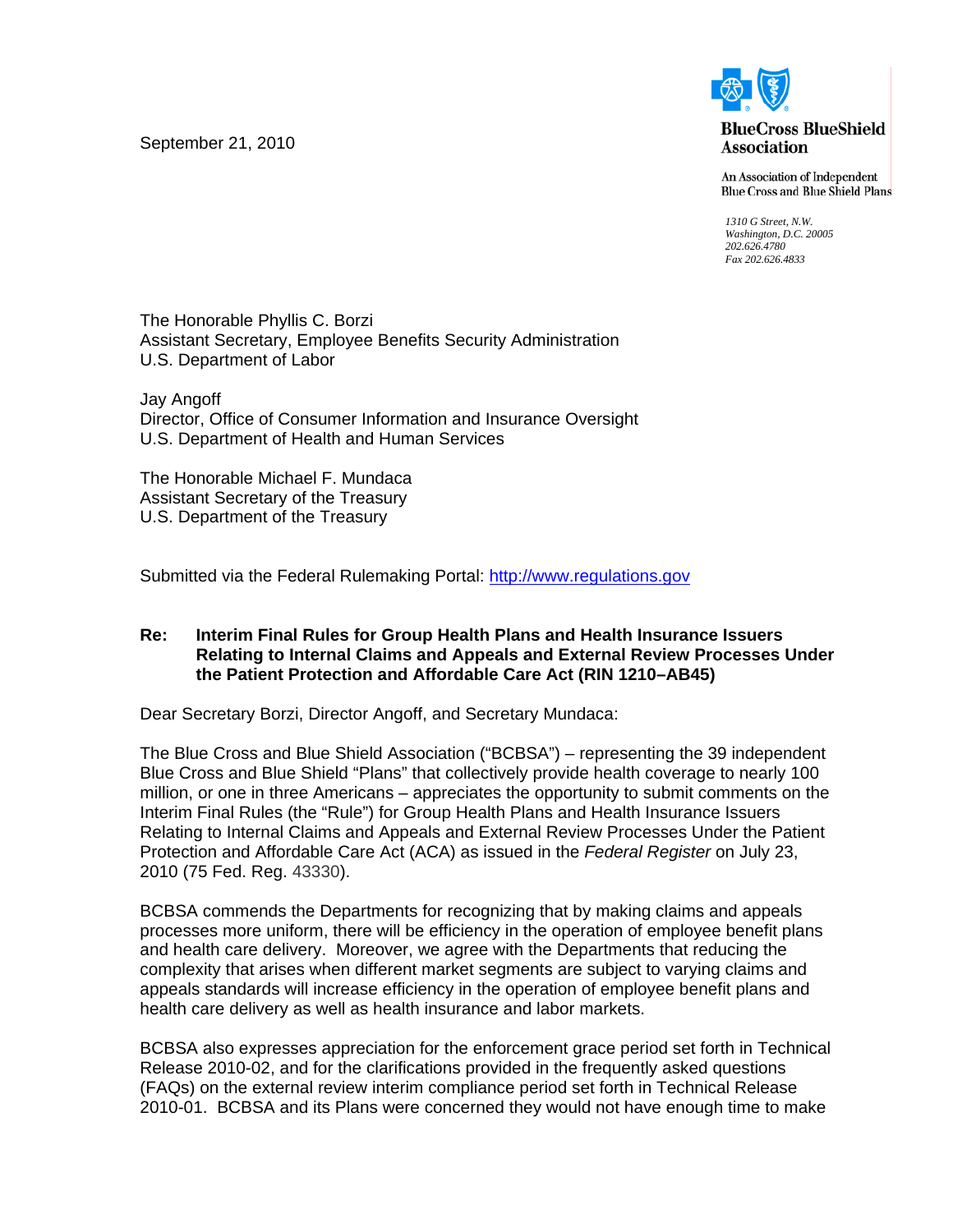the changes required by additional standards that were not anticipated, in particular standards for (1) the timeframe for urgent care claims; (2) linguistically appropriate notices; (3) diagnosis and procedure codes in notices; and (4) strict adherence. We are extremely pleased the Departments provided an enforcement grace period until July 1, 2011 so that Plans can continue to work in good faith to implement these additional standards. We would also like to thank the Departments for the useful clarification regarding the interim compliance period for external review set forth in Technical Release 2010-01 for self-funded plans.

Even with the above, implementing the Rule as published will be challenging. One area of concern is that the Rule appears not to meet the objective laid out in the preamble of having similar claims and appeals standards for different market segments. For example, the Rule will result in consumers covered by fully-insured or non-ERISA self-funded plans being subject to one set of standards regarding the scope of external review, and consumers in ERISA self-funded plans another. Also, the scope of standards for state and federal external review processes go beyond the NAIC Uniform Model Act.

BCBSA believes that streamlining requirements that go beyond current Department of Labor (DOL) procedures and the NAIC Model Act – including the additional requirements covered under the above-mentioned Technical Releases – will lead to efficiency gains and improvements in certainty and consistency. Such gains and improvements will benefit consumers, providers, employers, and health plans.

Our comments are organized into three sections where we offer BCBSA's recommendations to: 1) Ensure the Rule meets the underlying objectives of consistency across market segments; 2) Streamline certain requirement to create efficiencies; and 3) Clarify certain requirements.

\* \* \*

# **I. ENSURING REQUIREMENTS MEET UNDERLYING OBJECTIVES**

The preamble to the Rule emphasizes that greater certainty and consistency in handling benefit claims and appeals – avoiding varying claims and appeals standards for different market segments – will increase efficiency in plans and health care delivery. BCBSA strongly agrees with this statement. However, the Rule does not follow this premise as it varies the scope of external review for different market segments and also goes beyond the NAIC Model Act and many state external review laws.

# **State External Review Scope**

*Issue*. The Rule directs that state external review processes include, at a minimum, the consumer protections of the NAIC Uniform Model Act. One of these minimum standards is that external review shall apply to "adverse benefit determinations. . . that are based on the issuer's (or plan's) requirements for medical necessity, appropriateness, health care setting, level of care, or effectiveness *of a covered benefit* [emphasis added]." However, the term "effectiveness of a covered benefit" does not appear in the NAIC Model Act. Under the NAIC model act, health plan members may appeal denials based on medical necessity,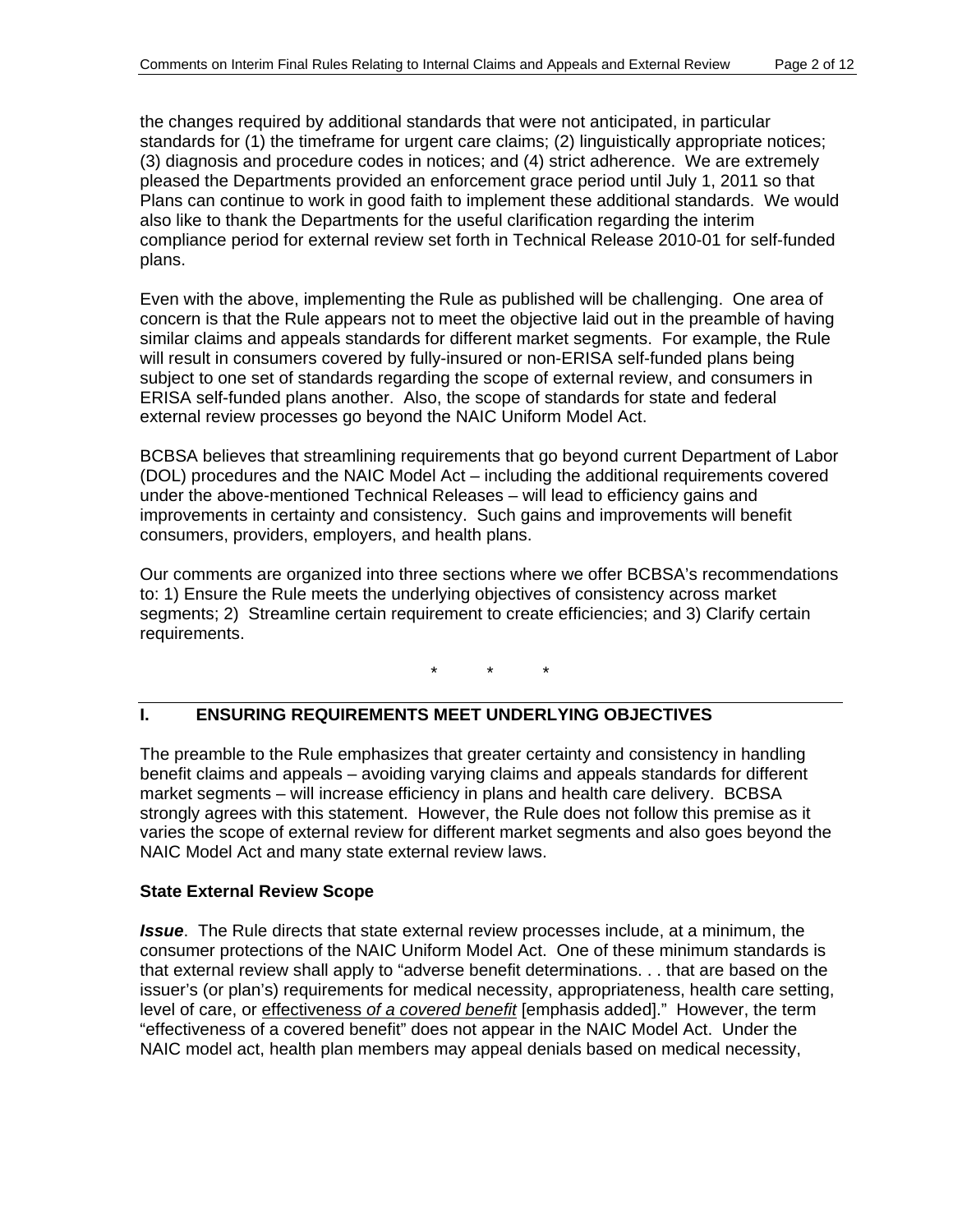appropriateness, health care setting, level of care, or effectiveness *of the health care service or treatment* [emphasis added].

Use of the term "effectiveness of a covered benefit" (if it was intended) could be interpreted to widen the scope of external review beyond the NAIC Model Act to cover denials based on benefit or coverage determinations. For example, the regulation could be read to permit a plan participant to demand external review of a contractual limit on physical therapy visits, even if that limit is part of the definition of essential health benefits, by arguing that the benefits provided by the plan were "not effective." A plan participant could appeal a requirement to use a network provider when covered benefits are available only through network providers. These types of appeals are not in the nature of appeals that are reviewable externally under the NAIC model nor in most states with external review laws today. Thus, this term is more expansive than the NAIC Model Act – and most state external review laws – that it will greatly increase complexity, reduce efficiency, and raise costs.

*Recommendation*: Revise the Rule to use the same language of external review scope in the NAIC Model Act for state external review processes – replace the term "effectiveness of a covered benefit" with "effectiveness of the health care service."

#### **Federal External Review Scope**

*Issue*. ACA directs the Secretary to develop "an effective external review process that meets minimum standards" similar to the NAIC Model Act. However, the Rule requires a much wider scope of external review in the federal process than in the NAIC Model Act or in the new requirements for the State external review process. State external reviews are limited largely to denials based on medical necessity that involve issues of clinical judgment, whereas federal reviews are allowed for any adverse benefit determination (except eligibility denials), which under current DOL interpretation includes claims determinations, denials based on benefit and coverage determinations (e.g., the deductible amount applied by the plan) where the member is paid at less than 100% of what was claimed and the member bears liability, as well as medical necessity.

Expanding the scope of external review to cover denials based on benefit or coverage determinations is more expansive than the NAIC Model Act – as well as most state external review laws – and will increase complexity, reduce efficiency, and raise costs.

*Recommendation*: BCBSA requests that the Departments modify the Rule to conform federal external review to the same scope as state external review, modified to use the same language as the NAIC Uniform Model Act.

# **II. STREAMLINING REQUIREMENTS**

Allowing additional time to implement new standards will help Plans meet their compliance obligations. However, these standards, along with other requirements, are complex, requiring significant time and resources to implement. Therefore, BCBSA offers recommendations for streamlining these requirements.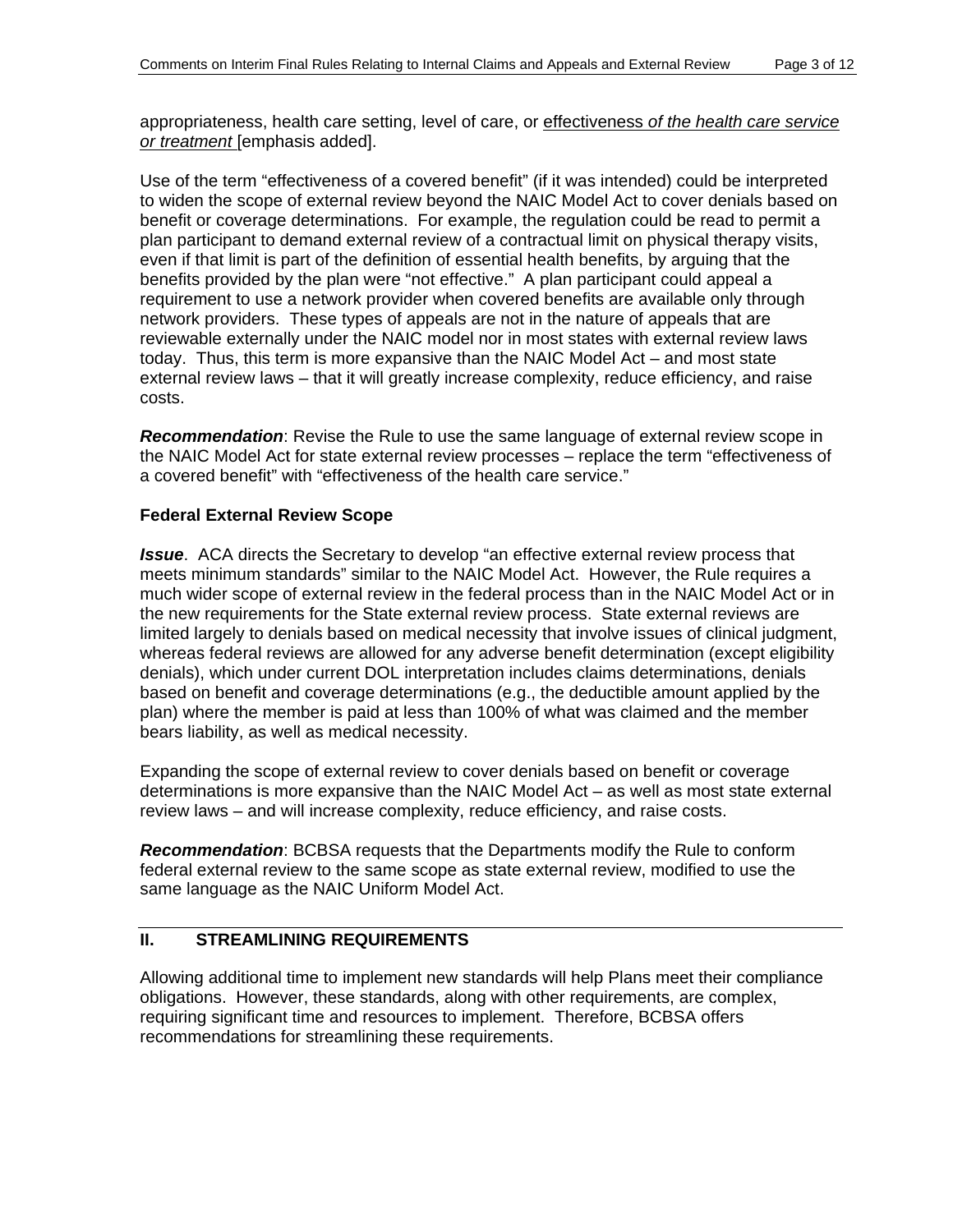#### **Including Codes in Notices**

*Issue*. The Rule requires new content requirements for notices of adverse benefit determinations to include "information sufficient to identify the claim involved." In addition to date of service, the health care provider, the claim amount (if applicable), the reason(s) for the adverse benefit determination, the denial code, and a description of the plan's standard, the notices must also include diagnosis code(s) and treatment code(s) and their corresponding meanings.

Currently, the main way in which plans communicate adverse benefit determinations in the post-service context is through issuing Explanation of Benefits (EOB) statements. No BCBS Plan includes diagnosis codes in EOBs. (We would also note that including diagnosis and procedure codes and their corresponding meanings goes beyond the requirements in Medicare: the notices issued by Medicare Advantage Plans are not required to include this information; and the Medicare Summary Notices in fee-for-service Medicare that are the Medicare equivalent of EOBs include procedure codes – without corresponding meanings – for outpatient services, but not for inpatient services, **and no diagnosis codes**.)

The benefit to consumers of including diagnosis and treatment codes in ensuring the clear identification of a claim – in light of all the other information included in the notice – is likely to be small to non-existent. No BCBS Plan is aware of any problem in identifying what to appeal in the absence of these codes. Yet the costs of including diagnosis and treatment codes will be substantial. The system changes needed – reprogramming internal system formats, file structures, and processing logic to generate the codes from existing data repositories and map them onto EOBs and other notices, reconfiguring EOBs, and then testing and debugging – and subsequent internal training would, under the best of circumstances, take six to ten or more months. Moreover, including diagnosis codes could confuse consumers because frequently the diagnosis codes do not line up with information in the medical record, as when physicians label tests with the disease they hope to rule out.

The ongoing implementation of the upgrade to the 5010 version of the HIPAA transactions and the transition to ICD-10 will increase implementation time from the six to ten month range to one year or more. One reason is that the same IT specialists who would reprogram systems to capture diagnosis/procedure codes are already working on 5010 and ICD-10 and they cannot do everything at the same time. A second reason has to do with the system instabilities caused by the upgrade to version 5010: a basic tenet of systems design is to implement and test one major systems change at a time. Since plans are in the middle of implementing the version 5010 transaction standards, the "platform" from which plans would need to extract diagnosis and procedure information to map onto EOBs is unstable. Therefore, systems experts expect that a higher-than-normal rate of errors will occur and, hence, a longer process of testing, debugging, and testing again.

Two other factors would add considerably to the time and cost of including diagnosis and treatment codes.

• First, claims are often submitted with multiple diagnosis codes and treatment codes. Nothing in the Rule would necessarily permit plans to list only the primary diagnosis code and limit the number of treatment codes. Mapping every single diagnosis and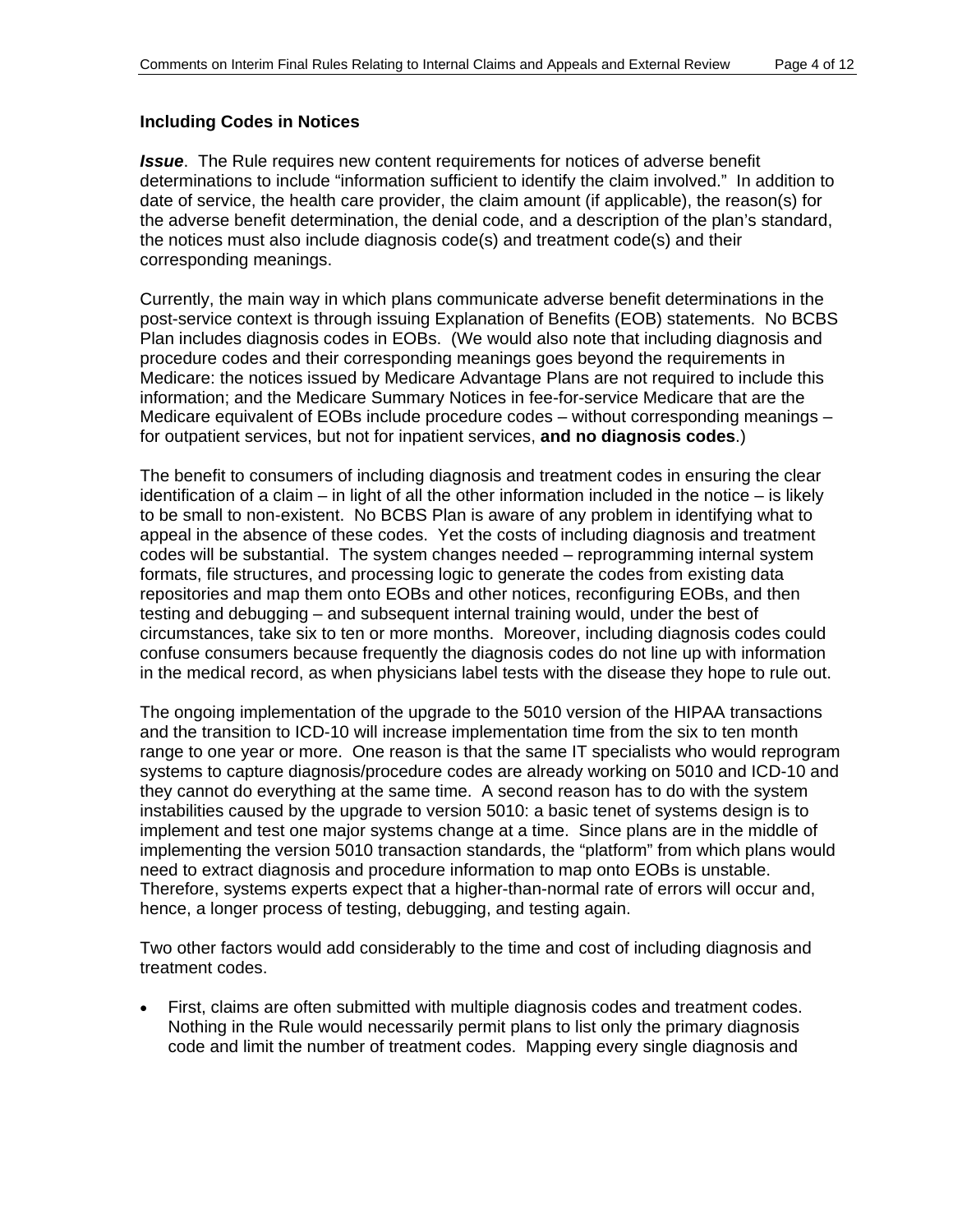treatment code onto the EOB or other notices would result in lengthy and potentially confusing documents.

• Second, the definitions for the 13,000 ICD-9-CM diagnosis codes (soon to become 68,000 ICD-10-CM codes) included in ICD codebooks are frequently not understandable to most consumers. Receiving, for example, an EOB that describes ICD-9-CM code 277.7 as "Dysmetabolic syndrome X," or 202.58 as "Letterer-Siwe disease, Acute: histiocytosis X (progressive)" may not help the member. Opaque meanings are more likely to confuse than to clarify. Crafting understandable meanings for thousands of codes – not to mention programming and fitting those definitions into EOBs – will take considerable time.

Finally, we would note that including diagnosis and treatment codes will invariably raise serious privacy concerns. If the postal service today delivers an EOB to the wrong address, at most the unauthorized recipient will glean some fairly generic information about the patient (e.g., my neighbor had an office visit and a lab test on such and such a date). The Rule as published would potentially inform unauthorized recipients that their neighbor had a substance abuse problem, or HIV, or some other sensitive condition.

Privacy concerns will arise even within the family when, for example, one family member opens the EOB mailed to another family member in the same household and discovers information that the other family member would prefer to have kept confidential.

This scenario not only underscores threats to one's privacy, it also raises additional compliance costs for plans because such disclosures may be a breach under Section 13400(1)(A) of the Health Information Technology for Economic and Clinical Health (HITECH) Act when an unauthorized recipient (e.g., a father) receives an unauthorized disclosure of protected health information that compromises the security or privacy of another family member's protected health information. Plans that today send EOB statements to subscribers will need to address statements to individual members, thus increasing data collection, paper, and mailing costs. Plans can expect increased requests or complaints from members regarding disclosure and increased requests for restriction of disclosure.

Moreover, a federal requirement to include diagnosis codes would likely preempt the many state laws that impose more stringent requirements for disclosure of PHI (regarding conditions such as mental health, chemical addiction treatment, pregnancy, birth control, HIV/AIDs) than the HIPAA Privacy Rule. For instance, under Indiana law, "medical or epidemiological information involving a communicable disease" [which includes HIV/AIDS and other STDs] cannot be disclosed without the individual's consent.<sup>[1](#page-4-0)</sup>

*Recommendation*: BCBSA appreciates the enforcement grace period granted by the Departments for the additional requirements for notices, which include diagnosis and procedure codes. However, we respectfully request that the Departments remove diagnosis and procedure codes and their corresponding meanings from the list of data elements required in notices of adverse benefit determinations.

 $\overline{a}$ 

<span id="page-4-0"></span><sup>&</sup>lt;sup>1</sup> March 31, 2009: Health Information Security and Privacy Collaboration Final Report of the Interstate Disclosure and Patient Consent Requirements Collaborative Prepared for RTI International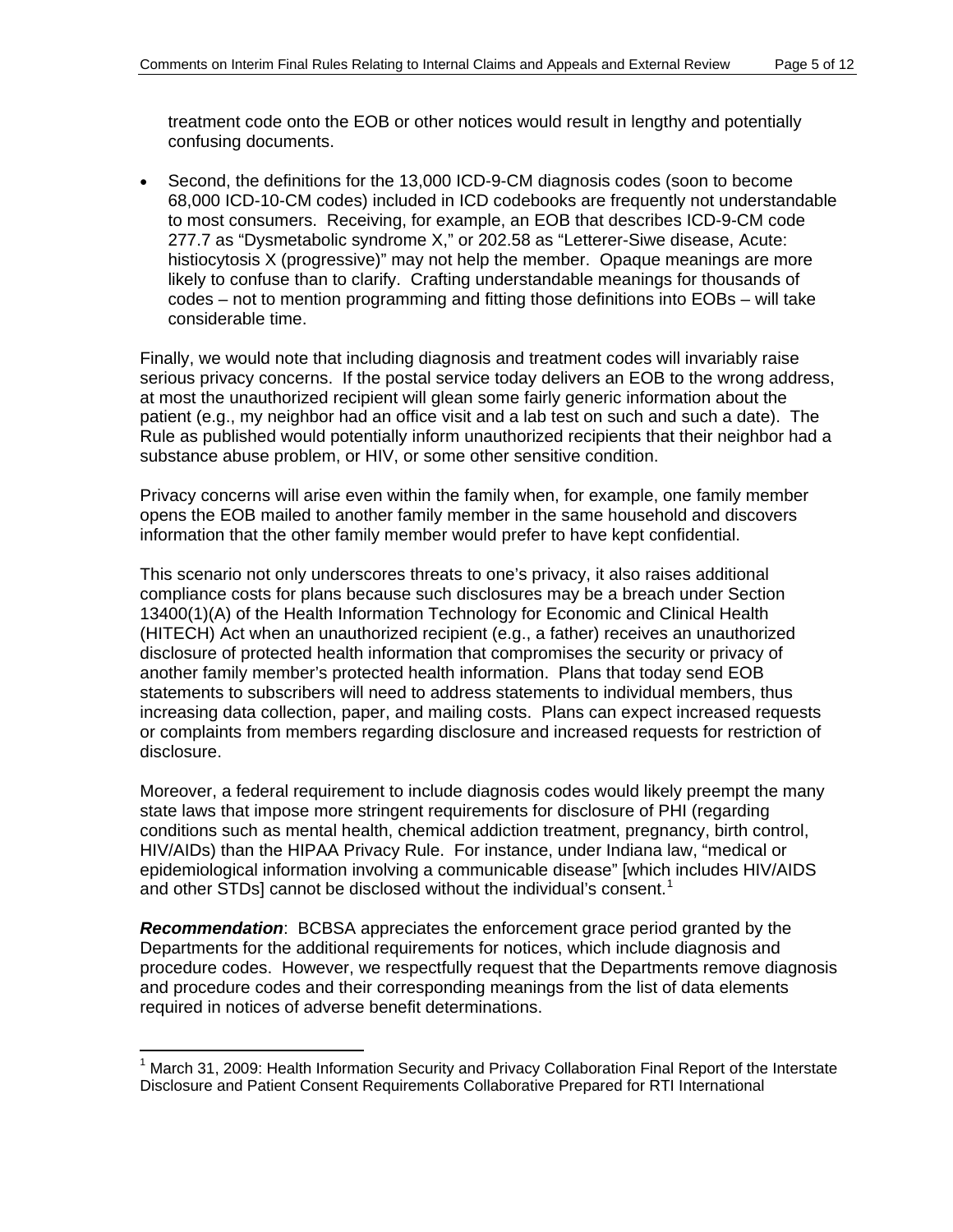As an alternative, BCBSA recommends that the Departments permit plans to make primary corresponding meanings available upon request. Further, we request that the Departments diagnosis and procedure codes – and not the secondary diagnosis codes – and clarify that when the diagnosis is sensitive or serious, and the member inquiring appears to be unaware of the diagnosis, the plan would have the flexibility to help the member obtain the information from the provider. A plan would not want inadvertently to cause distress to the member by disclosing diagnostic information that the member's physician has not yet discussed with the member.

This alternative approach would still take considerable time and effort to implement, but it would be less time-consuming, less costly, and less invasive of individuals' privacy.

Finally, BCBSA requests that the Departments clarify that even upon request, plans may not be able to provide diagnosis or procedure codes for pharmacy claims because such information is typically not included on pharmacy claims.

#### **Linguistically appropriate" Requirements "**

**Issue.** The Rule requires that plans provide notices in a "culturally and linguistically appropriate manner". As issued in the Rule, plans must include in all notices a statement in a "threshold" non-English language that all subsequent notices, communications, and oral assistance will be available in that non-English language.

The method for determining threshold languages differs between individual and group markets. For the individual market, a threshold language is one in which 10% or more of the language; if the group covers 100 or more participants, the lesser of 500 plan participants or population in the claimant's county is literate in the non-English language. For the group market, if the group covers fewer than 100 participants at the start of the year, a threshold language is one in which 25% or more of all plan participants are only literate only in that 10% or more are literate in that language.

The group market methodology is based on the current DOL requirements for Summary summary plan description (written in English) offering them assistance, and "The assistance Plan Descriptions (29 C.F.R. § 2520.102-2). However, under the SPD rule, plans with significant numbers of non-English speaking participants must include a notice in the provided *need not involve written materials* [emphasis added], but shall be given in the non-English language common to these participants and shall be calculated to provide them with a reasonable opportunity to become informed as to their rights and obligations under the plan." The SPD rule gives the following as an example of such as statement:

"This booklet contains a summary in English of your plan rights and benefits under booklet, contact Mr. John Doe, the plan administrator, at his office in Room 123, 456 Employer A Pension Plan. If you have difficulty understanding any part of this Main St., Anywhere City, State 20001. Office hours are from 8:30 A.M. to 5:00 P.M. Monday through Friday. You may also call the plan administrator's office at (202) 555-2345 for assistance."

**In contrast, the Rule requires that plans offer those literate in a non-English language a much more extensive and rigorous amount of assistance**: upon request, all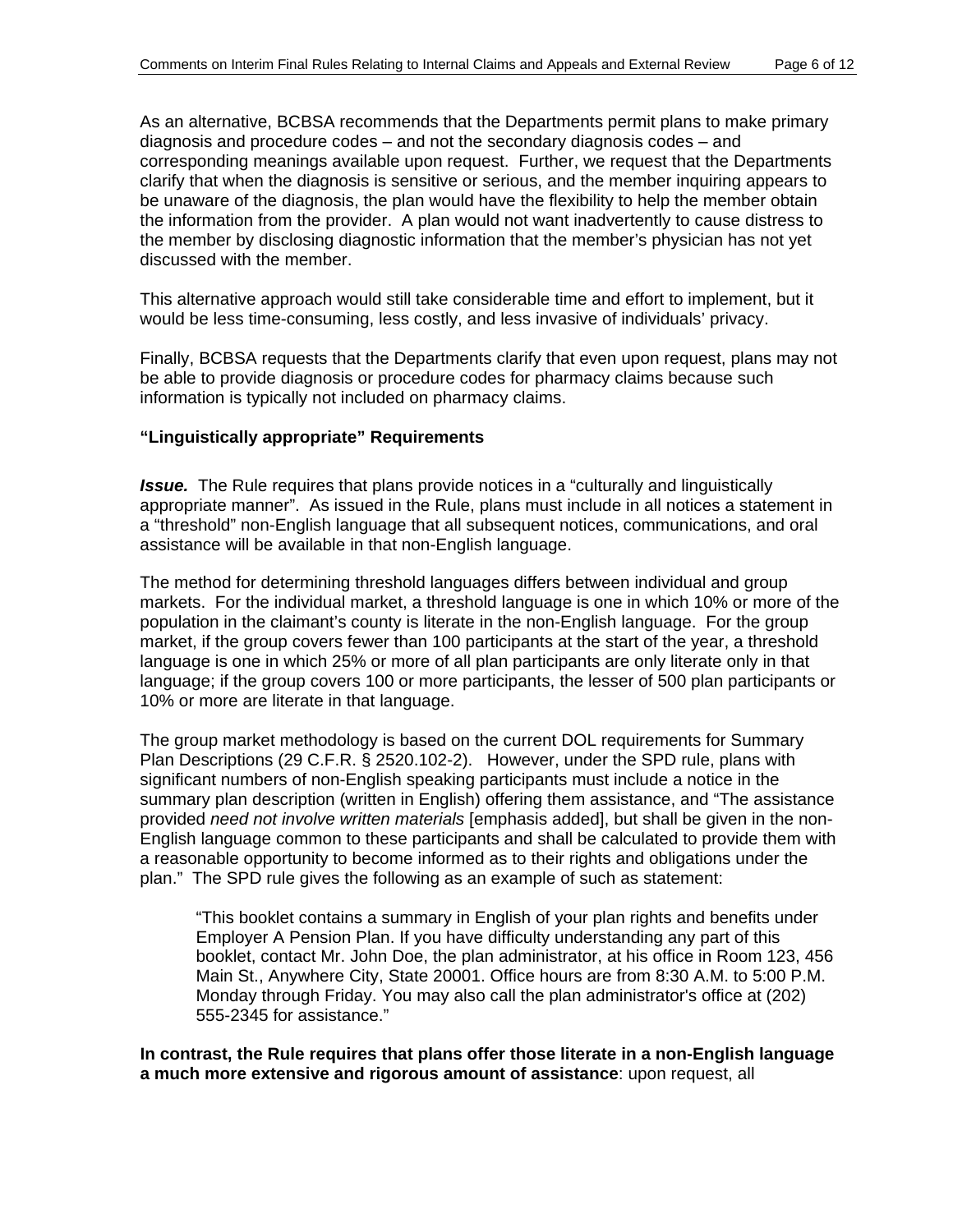notices must be tailored to the unique circumstances of each claimant, unlike SPDs that are subsequent notices must be in the non-English language – and in an appeals process, "one-shot" documents – and a plan's customer assistance process (such as a telephone hotline that may be manned on a 24/7 basis) must answer questions and provide help in the non-English language. Moreover, whereas an employer has only one group of plan participants, a plan may have tens of thousands of employer groups. Thus, the Rule goes well beyond the SPD requirements.

The Departments believe that the overall costs of this requirement will be small because only a small number of plans would be affected. However, because the threshold substantial because if even one small group were to meet the threshold criterion, then the plan would have to have systems and procedures in place to meet all of the extensive and public school system. If a plan serving LA were to issue policies to 92 small businesses run languages are determined at the plan (employer group) level, the impacts could be rigorous linguistically appropriate requirements. Especially in areas that are home to many immigrant and ethnic groups, this new requirement could impose enormous costs. For example, 92 languages have been specifically identified among students in the Los Angeles by families representing each of those 92 languages, and within each business at least 25% of plan participants were only literate in that non-English language, then the plan would have to add 92 statements to the EOB in the non-English language, find and train customer service agents for each of the 92 languages, and perhaps translate every notice into 92 languages.

Thus, the new requirement for "linguistically appropriate" notices and assistance could require plans to get translations for multiple languages for multiple forms and notices, and to develop the capability to respond to requests for assistance in many different languages. because this is not information that health insurance issuers collect today and they will need Moreover, the cost of determining even which threshold languages exist could be high to rely on the plan administrator to gather that information and provide it to the issuer.

appropriate requirements adopted in California (CA), the most far-reaching non-English standards adopted by any State. CA defines threshold languages based on the size of the plan's/insurer's enrollment, not on an individual employer plan-by-employer-plan basis. CA collecting language information. Plans/issuers must survey the language preferences and needs of their entire enrollee population; if the plan/issuer has one million or more enrollees, It is also worth noting that the Rule is wider and less flexible than the linguistically law also provides for some flexibility as to how to gather the information, and whether to make language assistance available in writing or orally, which improves the feasibility of the threshold languages are the top two non-English languages as determined by the assessment plus any other language indicated in the assessment by the lesser of 15,000 enrollees stating a language preference or 0.75% of the enrollee population.

As a result of CA's more reasonable approach, a BCBS Plan serving CA determined that it must make translated documents available in five languages – instead of the 92 available in additional languages, which can be done at a reasonable cost compared to translating written documents. It is worth noting that the CA law gave plans/issuers one theoretically possible under the Rule – and it must make oral translation assistance year to comply with a language requirement that is narrower and more flexible than the language requirement incorporated in the Rule.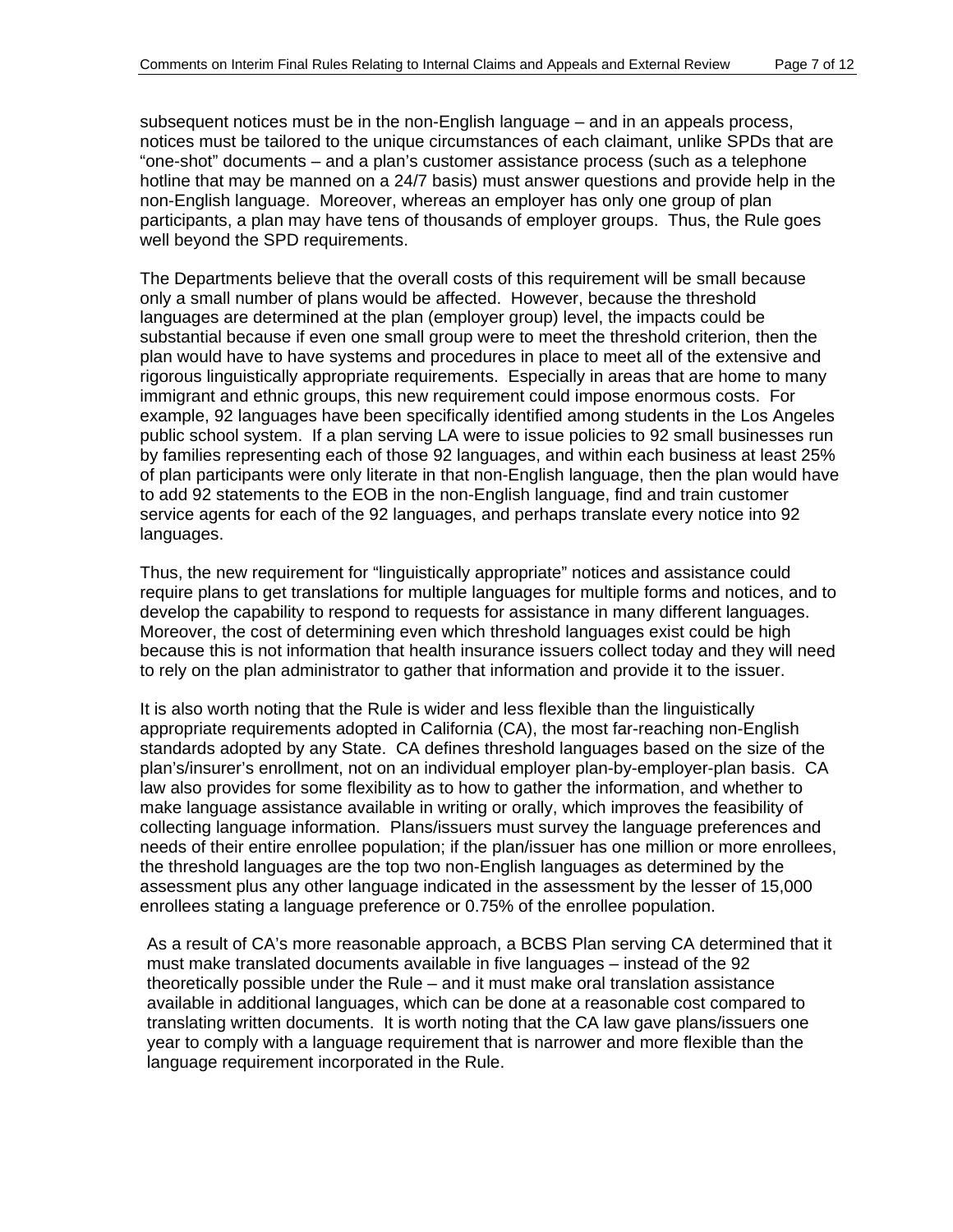*R ecommendation***:** BCBSA appreciates the enforcement grace period that the Departments established for the additional requirement for linguistic appropriateness. However, BCBSA requests that the Departments consider streamlining the "linguistically appropriate" requirements to reduce their impact on costs and improve administrative efficiencies by:

- Allowing plans to use an alternative methodology to determine the threshold non-English languages for the group market, such as by (1) surveying the entire population of participants in the state in which the claimant lives, or (2) by adopting the geographicidentify threshold languages, plans would be able to develop common informational based methodology required for the individual market – if able to use census results to "taglines" for all EOBs and appeals correspondence for individuals and groups, thus removing the costly requirement of managing to a group customer's census.
- Directing plans to follow the wording of the SPD requirements by noting in their statements to participants that any language assistance provided "need not involve written materials, but shall be given in the non-English language common to these participants and shall be calculated to provide them with a reasonable opportunity to determination." Plans would still have the option of translating some written materials become informed as to their rights and obligations in appealing an adverse benefit into a foreign language. Taking advantage of this more streamlined and flexible approach, plans also could have open benefit meetings for family members since younger family members are likely to be more fluent in English, or have bilingual or separate meetings (in person or webcast) in another language.
- Deeming a plan that follows a state requirement that is substantially similar to the Rule's requirement as in compliance with the federal requirement. Otherwise, the state and federal requirements may be just different enough that a plan in that state (as in CA) would have to meet two sets of rules simultaneously.

# **No n-Compliance Standard**

**Issue.** The Rule sets a standard of strict adherence: a claimant will be deemed to have exhausted the internal claims and appeals if the plan fails to follow the Rule strictly. This holds even if the plan has substantially complied with the requirements, or has committed an error that the Rule refers to as "de minimis."

minimum procedures would result in a finding that a claimant "shall be deemed to have exhausted the administrative remedies available under the plan." A subsequent Department not prejudice a participant will not justify a participant proceeding directly to court without ERISA regulations already include a provision under which failure to establish and follow of Labor (DOL) FAQ explained that any mistakes processing a claim or an appeal that do exhausting the plan's claims procedures.

carefully in examining a plan's compliance – they have adopted standards to ensure substantial compliance with claims procedures so that any mistakes in compliance do not As explained in the attached legal memorandum, the courts generally follow the DOL FAQ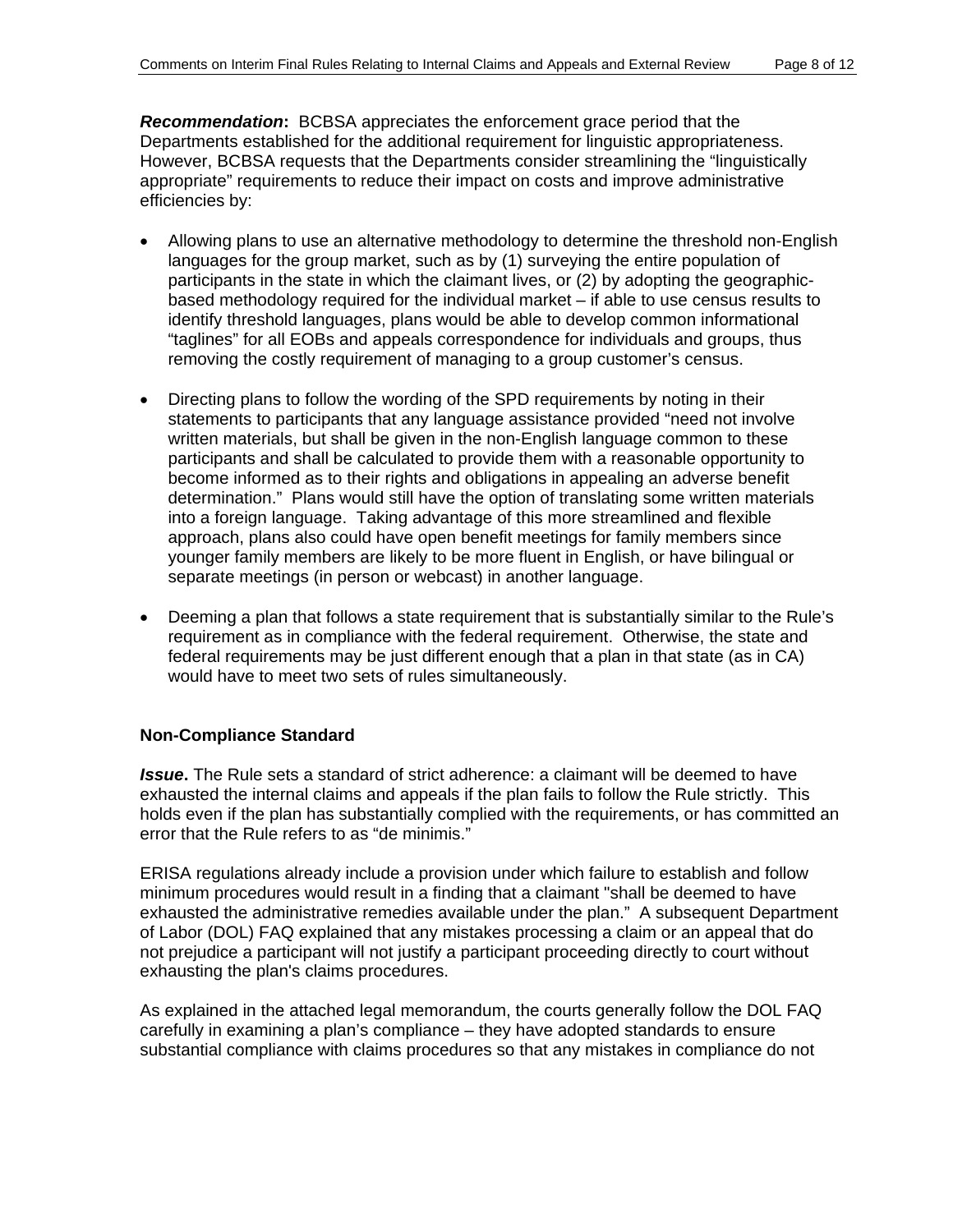prejudice participants and beneficiaries. Therefore, a standard of strict adherence appears to be a solution searching for a problem.

prejudices a participant, even minimal or trifling errors will trigger "deemed exhaustion" of the administrative process and de novo review by the district court – leading to more Since a standard of strict adherence does not permit any analysis of whether a plan's error litigation, and more expensive litigation, over benefit claims.

**Recommendation:** BCBSA appreciates the enforcement grace period that the Departments established for the additional requirement for strict adherence. However, to constrain implementation and legal costs, BCBSA requests that when the grace period ends, the Departments replace the "strict adherence" standard with a "materiality standard."

#### **Independent Review Organizations**

**Issue.** DOL Technical Release 2010-01 sets forth procedures for a federal external review process that plans may follow to take benefit from an interim enforcement safe harbor. However, plans will be unable to take advantage of the safe harbor within the short compliance timeframe because of challenges in contracting with at least three, accredited independent review organizations (IROs).

- operation. Although, as noted in the DOL's FAQs, the IRO is not required to be in the same state as the plan, 44 states and the District of Columbia have established extensive application requirements for an accredited IRO to seek licensure. Thus, plans may not be able to contract with IROs that are not licensed to practice in the plan's state. Moreover, various states require that the physician who conducts the independent • First, in many parts of the country no more than one or two IROs are currently in review must be licensed where the patient resides, further restricting plan opportunities to contact with IROs.
- Second, since most state external reviews follow the NAIC Model Act by limiting reviews to denials based on medical necessity, and the Rule goes further by allowing review of coverage denials, the existing IROs will need time to hire or contract with legal experts to make coverage determinations (assuming that the Departments do not revise the Rule as recommended under Section I).
- because IROs – who receive protected health information from plans – must be treated as HIPAA business associates (BA): the HITECH Act significantly raised the regulatory Third, contracting between plans and IROs will be an exacting, time-consuming process requirements placed on covered entities and business associates.

*Re commendation*: BCBSA appreciates the clarification expressed in the DOL's FAQs that a plan that does not satisfy all the standards of the Technical Release's safe harbor may in some circumstances nonetheless be considered to be in compliance, to be determined on a extend the safe harbor to plans that make a good faith effort to contract with an IRO, but are case-by-case basis under a facts and circumstances analysis. We believe it would be more efficient to have a safe harbor that is workable because that would limit the burden on plans and on DOL of undertaking a facts and circumstances analysis. Therefore, we request that the Departments amend the Technical Release to allow plans to contract with one (1) IRO that meets all the conditions for participation. Further, we request that the Departments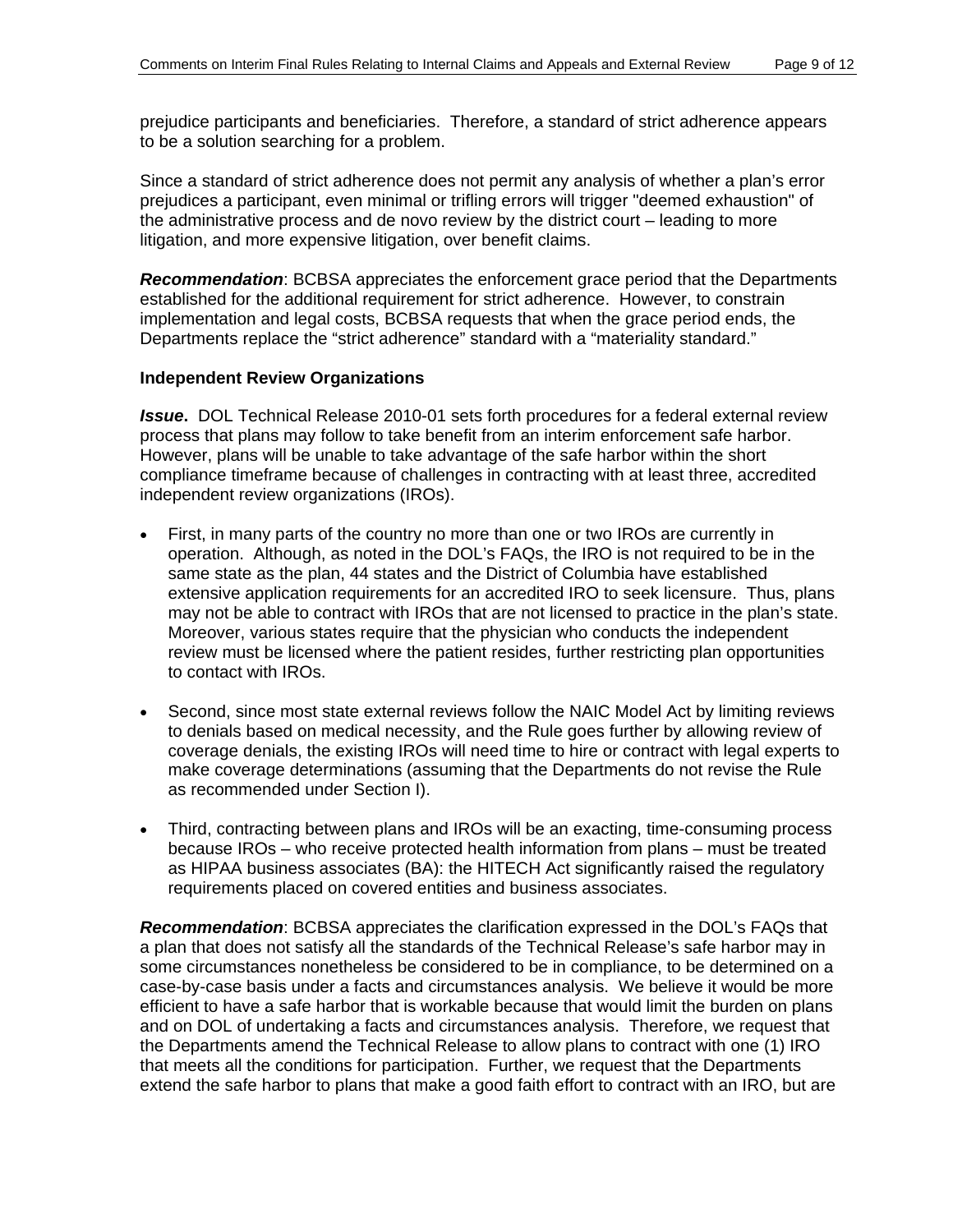simply unable to because no IRO has the capability (because of lack of license or lack of needed legal experts) to perform any or a particular type of external review.

#### **Independent Review Organizations**

**Issue.** Technical Release 2010-01 Section A(4) requires that upon receiving a notice of a final external review decision reversing the plan's adverse benefit determination, the plan immediately must not only provide coverage but also immediately pay benefits for the claim. The requirement to immediately pay benefits is not in the NAIC Model Act, which states:

adverse determination or final adverse determination." "(I)(3) Upon receipt of a notice of a decision pursuant to paragraph (1) reversing the adverse determination or final adverse determination, the health carrier immediately shall approve the coverage that was the subject of the

Requiri ng immediate payment is not only a departure from the NAIC Model Act, it also would impose an unnecessarily heavy administrative burden on plan's financial systems. To put this in context, under current CMS guidance, the Medicare fee-forservice claims processing contractor has 30 days subsequent to appeals' decision date to effectuate the claim for a reversed/ favorable decision.

**Recommendation**: BCBSA has no problem with immediately approving the coverage reasonable, 30-day timeframe for paying the claim, the same as is required of Medicare contractors. thus lifting any liability concerns from the patient – but requests that DOL establish a more

#### **Full and Fair Review—New Evidence**

**Issue.** The Rule requires plans to provide any new or additional evidence considered, relied upon, or generated in connection with a claim, or any new or additional rationale in advance of final notice of adverse determination on review to allow claimants opportunity for response. Such evidence must be provided as soon as possible and sufficiently in advance claimant responds to the information provided, plans will need to review and respond to the of the date on which the notice of adverse benefit determination on review is required to be provided to give the claimant a reasonable opportunity to respond prior to that date. If the claimant, for all practical purposes creating another level of appeal (within a rigid timeframe).

to the turnaround time deadline will strain an already compressed timeframe by adding what Further pressuring time is the requirement that many states have for a two-level internal appeals process. If a fully-insured plan offers two levels of appeal, both must be offered within the Rule's timeframe. Layering on additional time to allow claimants to respond prior is for all intents and purposes a third level of appeal.

(consistent with the current DOL rule); or (2) provide subregulatory guidance around what onstitutes "new or additional evidence" and set a time threshold to reduce administrative c burden: e.g., if the new information is not obtained prior to 10 days before the deadline to respond, then the plans can include information with the final internal adverse determination. *Recommendation*: BCBSA recommends that the Departments streamline the review process by either (1) requiring that plans provide new or additional evidence upon request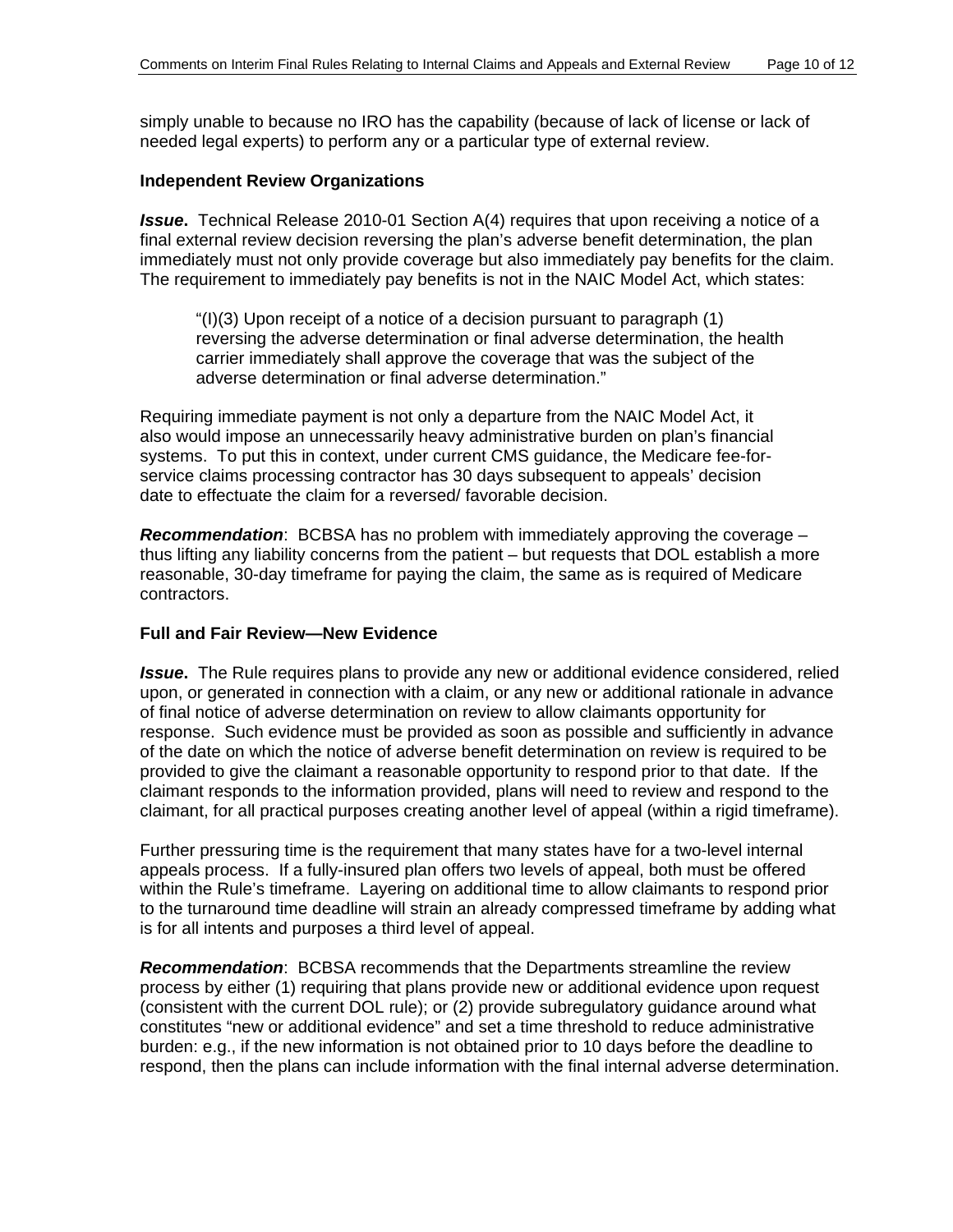#### **III. AREAS THAT NEED CLARIFICATION**

#### **Testimony**

**Issue.** The Rule requires that plans allow claimants to present evidence and testimony as part of the internal claims and appeals process. The word "testimony," which appears in the statute but not in the DOL claims procedures, is ambiguous: it could be construed to mean oral statements given under oath by a witness in answer to questions posed by attorneys at a deposition or evidentiary hearing; or it could be construed to be consistent with the current claims procedures that give claimants the opportunity to submit written comments, document, records, and other information relating to the claim for benefits.

Departments clarify that "testimony" has the meaning that is consistent with the opportunity provided in the current DOL claims procedures to submit written comments, documents, *Recommendation*: In keeping with the Departments' belief that the additional requirements "merely clarify provisions of the DOL claims procedure regulation," BCBSA requests that the records, and other information relating to the claim for benefits.

#### **External Review Criteria**

compliance. The Release notes: "These procedures are based on the Uniform Health Carrier External Review Model Act promulgated by the [NAIC]. . ." However, in setting out the criteria for the independent review organization (IRO) to reach a decision, the Rule guidelines;" the NAIC Model Act directs reviewers to consider "*the most* [emphasis added] lowering the burden of proof for the reviewer's rationale for its decision; that is, it is easier to *Issue.* Technical Release 2010-01 establishes external review procedures for interim diverges from the Model Act by directing the IRO to consider "appropriate practice appropriate practice guidelines." By eliminating "the most," the Rule could be construed as claim that one's decision is based on "appropriate" guidelines than to claim that one's decision is based on "the most appropriate" guidelines.

inadvertent, and that term will be added back; or (2) that the Departments still intend that *Recommendation*: Because the Release's procedures are based on the NAIC Model Act, BCBSA requests that the Departments clarify either that (1) dropping "most appropriate" was reviews consider "the most" appropriate guidelines.

#### **Linguistically Appropriate Notices**

language, the plan must "provide all subsequent notices to the claimant in the non-English language." This assumes that claimants will always want all of their subsequent correspondences in the language of their choice. However, it is possible that the claimant *Issue.* The Rule states that once a claimant has requested a notice in a non-English only requested a particular letter to be translated because of the technical language it contained or for a better understanding of that component.

*Recommendation***:** If the Departments do not adopt the recommendations made under Section II – and continue to require that plans provide notices in non-English languages – BCBSA requests that the Departments clarify that plans may ask claimants to specify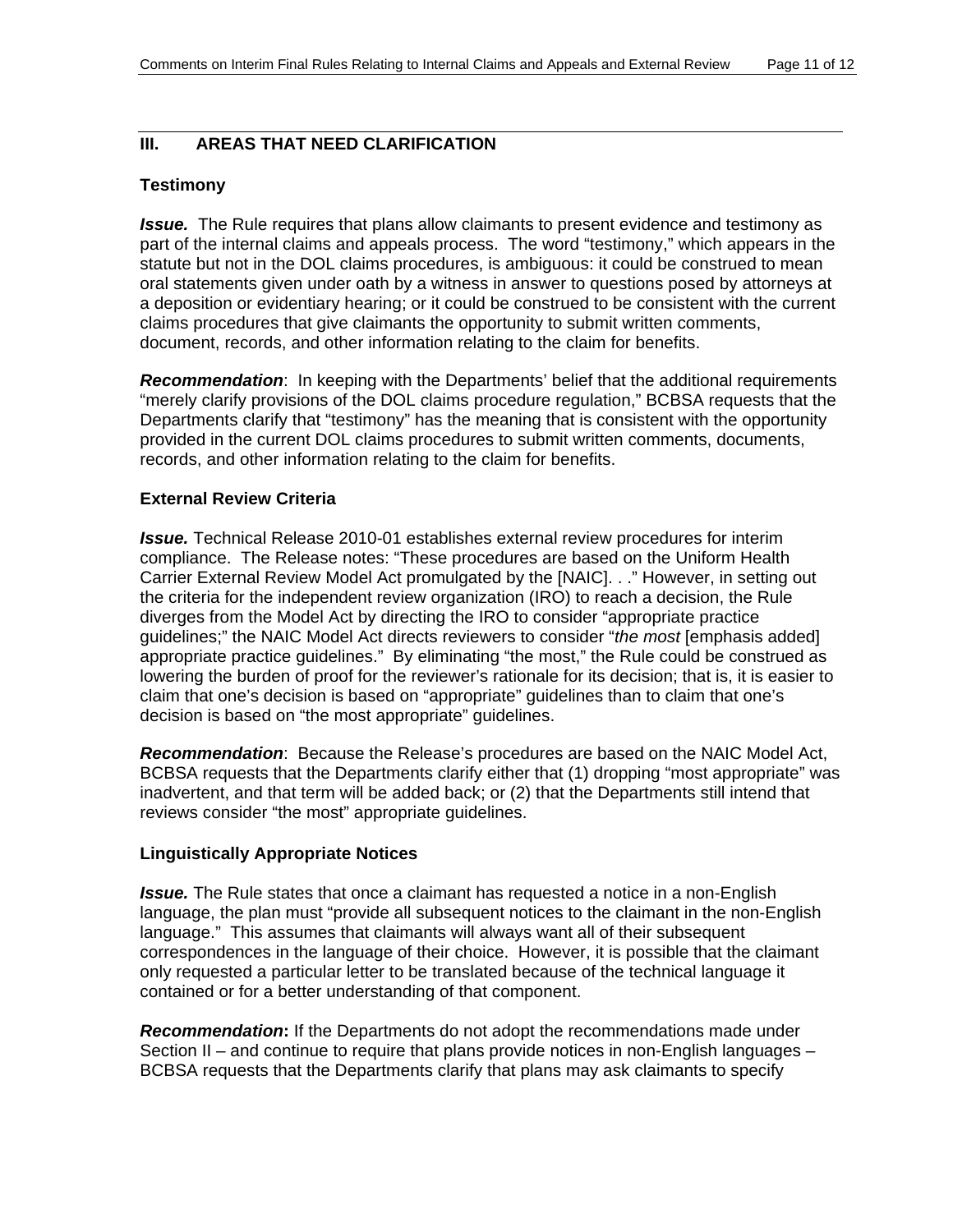whether they are requesting a specific notice or defined set of notices in the non-English language, as opposed to all subsequent notices.

\* \* \*

We appreciate your consideration of our comments on the Rule and thank you for onsidering our suggested recommendations and request for clarifications. Again, we c commend the Departments for giving plans more time to come into compliance with some of the additional requirements, and we look forward to continuing to work with the Departments on this and other implementation issues related to ACA. If you have any questions, please contact Joel Slackman at 202.626.8614 of Joel.Slackman@bcbsa.com.

Sincerely,

Justine Handel

Justine Handelman Executive Director Blue Cross Blue Shield Association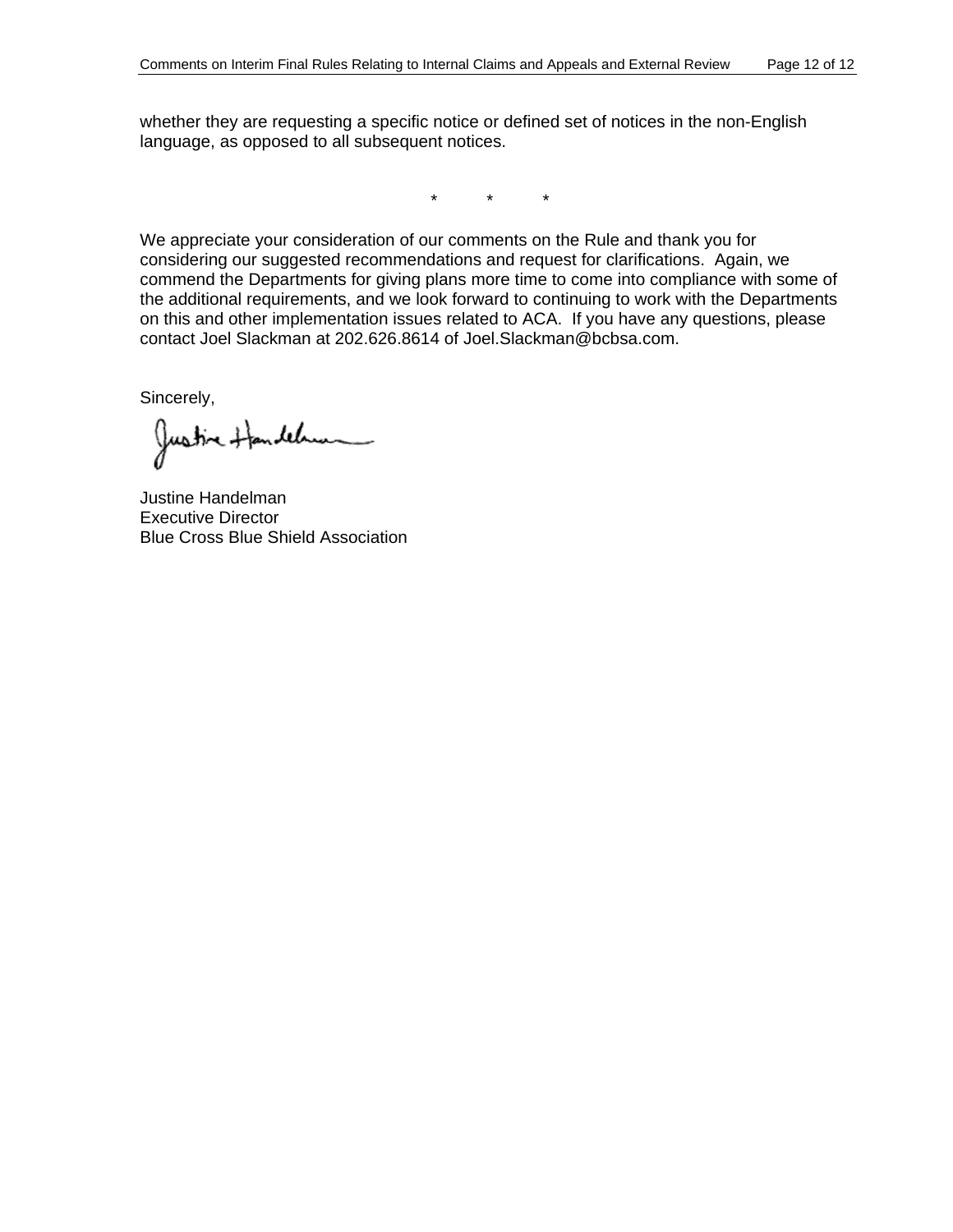# **GROOM LAW GROUP**

# **MEMORANDUM**

# **Privileged and Confidential Attorney Work Product** September 9, 2010

TO: Joel Slackman

FROM: Jon Breyfogle Julia Zuckerman

RE: ACA Claims and Appeals Regulation

You asked us to analyze whether courts have been willing to excuse a plan's gross or wholesale mistakes in complying with the claims procedure regulation issued under section 503 of the Employee Retirement Income Security Act ("ERISA") (hereinafter, "ERISA § 503 Regulation"). Additionally, you asked us for our views on the implication of the "strict adherence" standard for group health plans (and group and individual insurance coverage) under the new claims and appeals interim final rule ("IFR") recently issued pursuant to section 2719 of the Public Health Service Act ("PHSA"), as amended by the Patient Protection and Affordable Care Act ("ACA"). 75 Fed. Reg. 43330 (July 23, 2010).

As explained below, under the ERISA § 503 Regulation courts have been unwilling to excuse a plan's mistakes with respect to the processing of claims that prejudice claimants, and have held that a plan's prejudicial errors would result in a "deemed exhaustion" of the plan's appeals process. Under the IFR, which articulates a strict adherence standard, we anticipate that more claims will circumvent a plan's internal appeals process and go straight to the district court for *de novo* review without the benefit of a developed record at the administrative level. The result will be more protracted litigation and more decisions overturning a plan's initial benefit determination.

Our analysis is based upon the laws and related interpretations that are currently in effect, all of which are subject to change. It is possible that a court or federal agency could disagree with our analysis and conclusions.

# **I. Background**

 The ERISA § 503 Regulation was adopted in 2001 and articulated minimum requirements for claims procedures pertaining to claims for benefits by participants and beneficiaries under ERISA. These regulations set standards for initial benefit determinations and the appeal of such determinations. The ERISA § 503 Regulation already includes a provision under which a plan administrator's failure to establish and follow minimum procedures would result in a finding that a claimant "shall be deemed to have exhausted the administrative remedies available under the plan and shall be entitled to pursue any available remedies under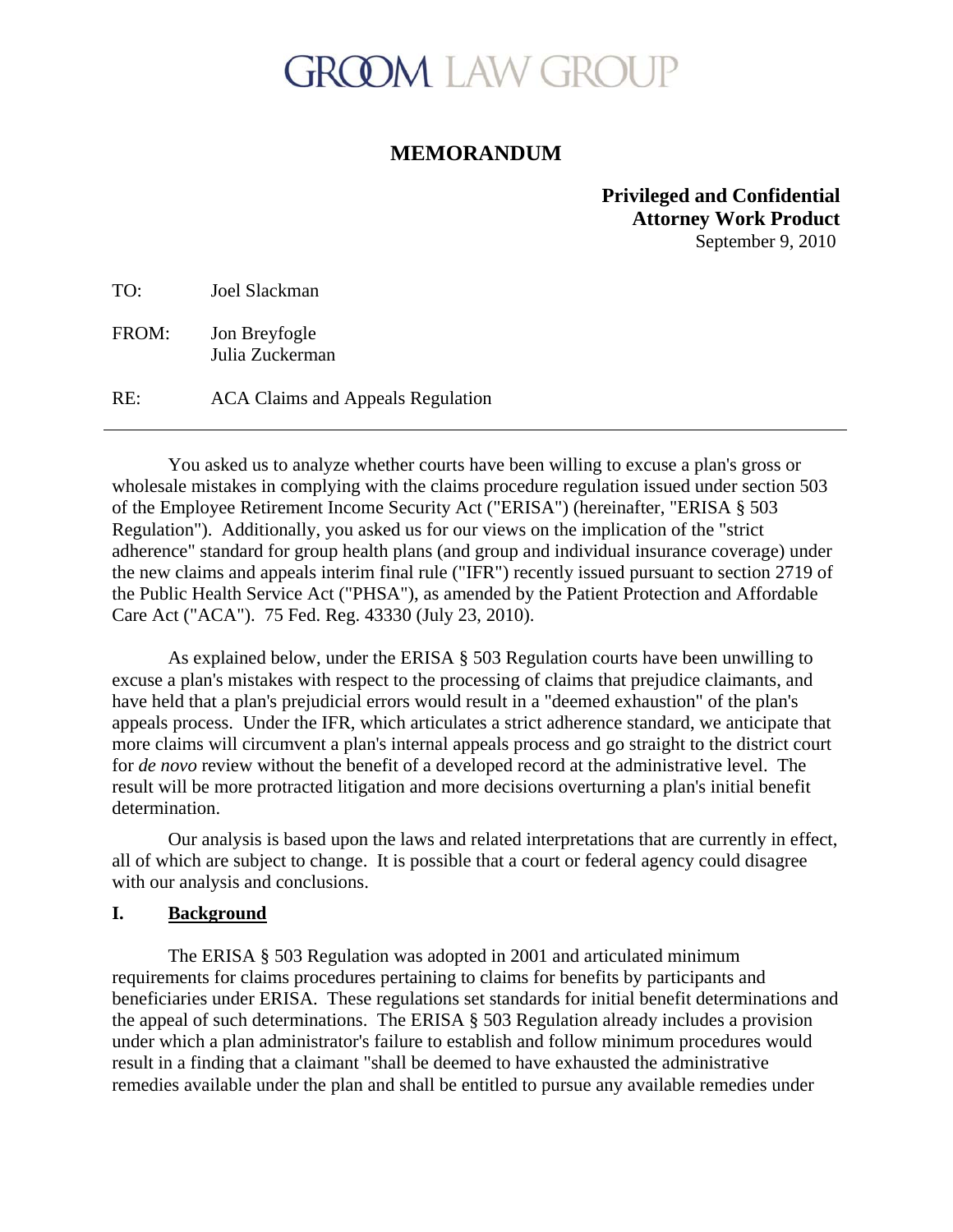section 502(a) of [ERISA] on the basis that the plan has failed to provide a reasonable claims procedure that would yield a decision on the merits of the claim." 29 C.F.R. § 2650.503-1(1).

 In a subsequent FAQ interpreting this regulation, the Department of Labor ("DOL") indicated that a plan's mistakes with respect to the processing of a claim or an appeal that do not prejudice a participant will not justify a participant proceeding directly to court without exhausting the plan's claims procedures. DOL *Frequently Asked Questions about the Benefit Claims Procedure Regulation*, FAQ F-2, available at http://www.dol.gov/ebsa/faqs/faq\_claims\_proc\_reg.html. Specifically, the FAQ provided that "not every deviation by a plan from the requirements of the regulation justifies proceeding directly to court . . . [However], deviations not susceptible to meaningful correction through plan procedures, such as the failure to include a description of the plan's review procedures in a notice of an adverse benefit determination, would justify a court determination that the plan failed to provide a reasonable procedure."

 ACA establishes a new section 2719 of the PHSA, which has been incorporated into ERISA and the Internal Revenue Code. *See* ERISA § 715; Code § 9815. This section requires that group health plans and health insurance coverage (including individual coverage) meet new standards for internal claims and appeals and for independent external review. The section adopts the ERISA § 503 Regulation as the initial standard for internal claims and appeals. Recently, the Departments of Health and Human Services, Labor and Treasury issued the IFR to implement section 2719 of the PHSA. As required by the statute, the IFR adopts the ERISA § 503 Regulation as a baseline, but it then adds a number of additional provisions relating to internal claims and external review. As relevant here, the IFR provides that:

 $[1]$ n the case of an issuer that fails to strictly adhere to all the requirements  $\ldots$ with respect to a claim, the claimant is deemed to have exhausted the internal claims and appeals process . . . regardless of whether the plan or issuer asserts that it substantially complied with the requirements . . . or that any error it committed was de minimis. . . . If the claimant chooses remedies under section 502(a) of ERISA, the claim or appeal is deemed denied on review without the exercise of discretion by an appropriate fiduciary.

29 CFR § 2590.715-2719(b)(2)(ii)(F); 75 Fed. Reg. at 43356.

# **II. Case Law Interpreting the ERISA § 503 Regulation**

You asked how courts have interpreted the ERISA § 503 Regulation and whether courts have been willing to excuse incidents of gross or wholesale noncompliance with the ERISA § 503 Regulation. As explained below, the courts generally follow FAQ F-2 in carefully examining compliance with the ERISA § 503 Regulation to determine whether a claimant must exhaust a plan's claims procedure and what standard of review applies to the administrator's decision. Although courts have not mandated strict compliance with every aspect of the ERISA § 503 Regulation, they have adopted standards to ensure substantial compliance with claims procedures so that any mistakes in compliance do not prejudice participants and beneficiaries.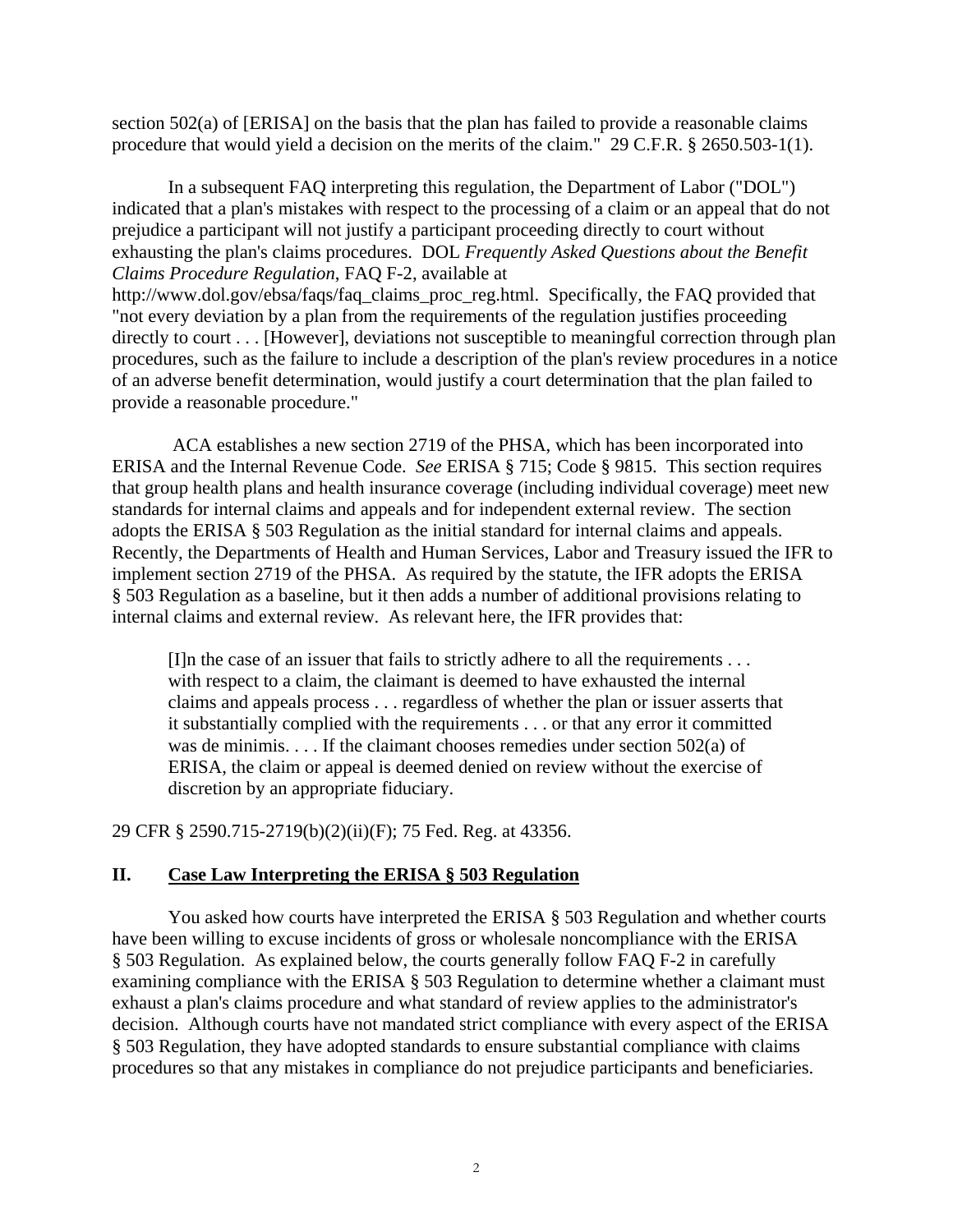For example, in *Hall v. Baptist Healthcare System, Inc.*, 2007 WL 3119275, at \*3-4 (W.D.Ky. Oct. 22, 2007), the court found that the administrator substantially complied with the plan's claims procedures and the ERISA § 503 Regulation even though the administrator's notice letter was technically deficient in failing to explain what additional levels of administrative review were available. The court held that the administrator substantially complied with claims procedure requirements by sending claimant a copy of the plan, which explained the claims appeals process. The court in *Simonia v. Glendale Nissan/Infiniti Disability Plan*, 2010 WL 1896455, at \*1-2 (9th Cir. May 12, 2010) found substantial compliance with the Regulation even though the plan did not identify it "Rehabilitation Clinical Case Manager" by name, given that the claimant could not establish any prejudice resulting from this alleged violation.

In contrast, the courts generally find that claimants are deemed to have exhausted their administrative remedies – and can proceed directly to court – where plans failed to issue a decision within the timeframes set out in the ERISA § 503 Regulation. *See White v. Sun Life Assurance Co. of Canada*, 488 F.3d 240, 260 (4th Cir. 2007) (where a plan fails to make a decision within the deadlines articulated in § 2560.503-1(l), "administrative remedies are considered to be exhausted and the claimant is entitled to file suit"); *Kowalski v. Farella, Braun & Martel*, 2007 WL 1342475, at \*4 (N.D.Cal. May 7, 2007) ("because defendants failed to issue a decision within 90 days of receipt of plaintiff's appeal, plaintiff is deemed to have exhausted her administrative remedies");

 In other instances, where an administrator acted in a timely manner but failed to comply with procedural requirements in a way that caused prejudice to the claimant, courts have similarly refused to excuse the administrator's mistake, and have found that the claimant was deemed to have exhausted his or her administrative remedies. For example, in *Bechtol v. Marsh & McLennan Companies, Inc.*, 2008 WL 238588, at \*3-4 (W.D. Wash. Jan. 28, 2008), the administrator adjudicated the claim in a timely manner, but failed to include notice in its claim denial letter of the plan's appeal process and the claimant's right to bring a civil action. The court held that the administrator's mistake "effectively denied [the claimant] 'access to the administrative review process mandated by [ERISA],'" and thus permitted the claimant to proceed with his federal court action without exhausting the plan's administrative remedies. *Id*. at \*4, citing 65 Fed. Reg. 70255-56 (Nov. 21, 2000). In *Maynard v. Merrill Lynch & Co., Inc.*, 2008 WL 4790670, at \*10-11 (M.D. Fla. 2008), the court held that the claimant would be deemed to have exhausted his administrative remedies where the plan's communications did not inform the claimant of an appeals process and where the plan document did not specify a formal appeal procedure.

 Additionally, a finding of deemed exhaustion has resulted in courts applying a *de novo* standard of review to the claimant's benefit claim. *See*, *e.g.*, *Rasenack v. Tribolet*, 585 F.3d 1311, 1313 (10th Cir. 2009) ("when an administrator violates the statutory deadlines incorporated into the plan, *Firestone* deference no longer applies," and the court reviews the deemed denial *de novo* (citing *Gilbertson v. Allied Signal, Inc.*, 328 F.3d 625, 635 (10th Cir. 2003)). Indeed, several circuits have held that when a claim has been denied by operation of law for failure to abide by the relevant regulatory provisions, such a denial is not entitled to deferential review on the grounds that the administrator has not exercised any discretion. *See*